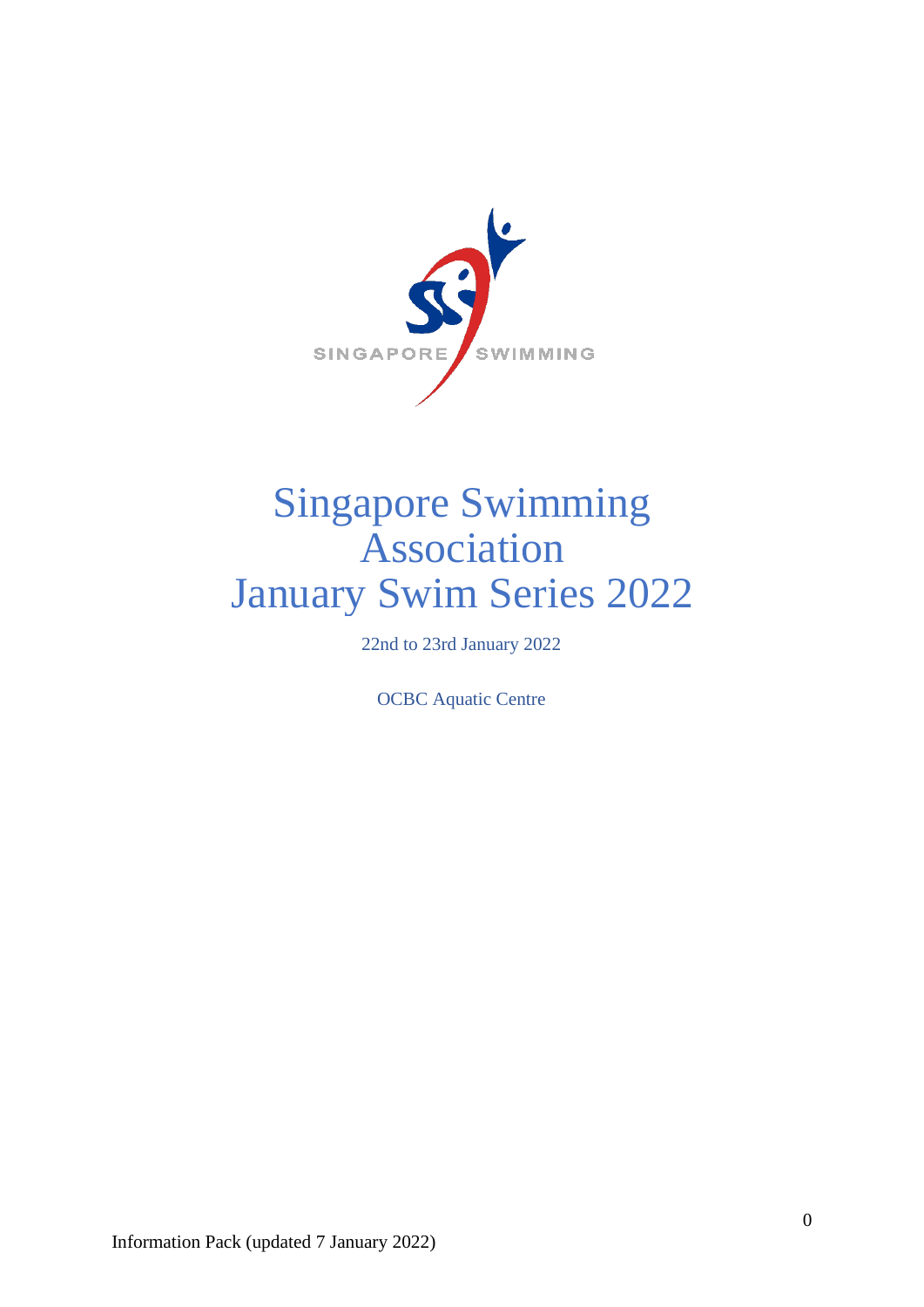### **1.0 General Information**

#### **Technical Meeting for Team Leaders** Friday, 21<sup>st</sup> January 2022

**Competition** SSA January Swim Series 2022 **Venue** OCBC Aquatic Centre, Singapore

Competition Schedule

| Date                | Day      | <b>Competition Time</b>                             |  |  |
|---------------------|----------|-----------------------------------------------------|--|--|
| $22nd$ January 2022 | Saturday | The scheduled entry and exit times for              |  |  |
| $23rd$ January 2022 | Sunday   | each wave will be shared in a separate<br>document. |  |  |

- 1.1 The Swim Series shall be conducted under the Rules and By-laws of FINA as prescribed in the Handbook of FINA (2017 – 2021). One-start rule applies. The list of approved swimsuits can be viewed at [http://fina.org/content/fina](http://fina.org/content/fina-approved-swimwear)[approved-swimwear](http://fina.org/content/fina-approved-swimwear)
- 1.2 The Swim Series is open only to Swimmers who are existing members of SSA Affiliates (henceforth known as Affiliates).
- 1.3 All entries must be submitted through SSA Affiliates. Entries submitted individually will not be accepted.
- 1.4 All entries for this meet are **by invitation only**.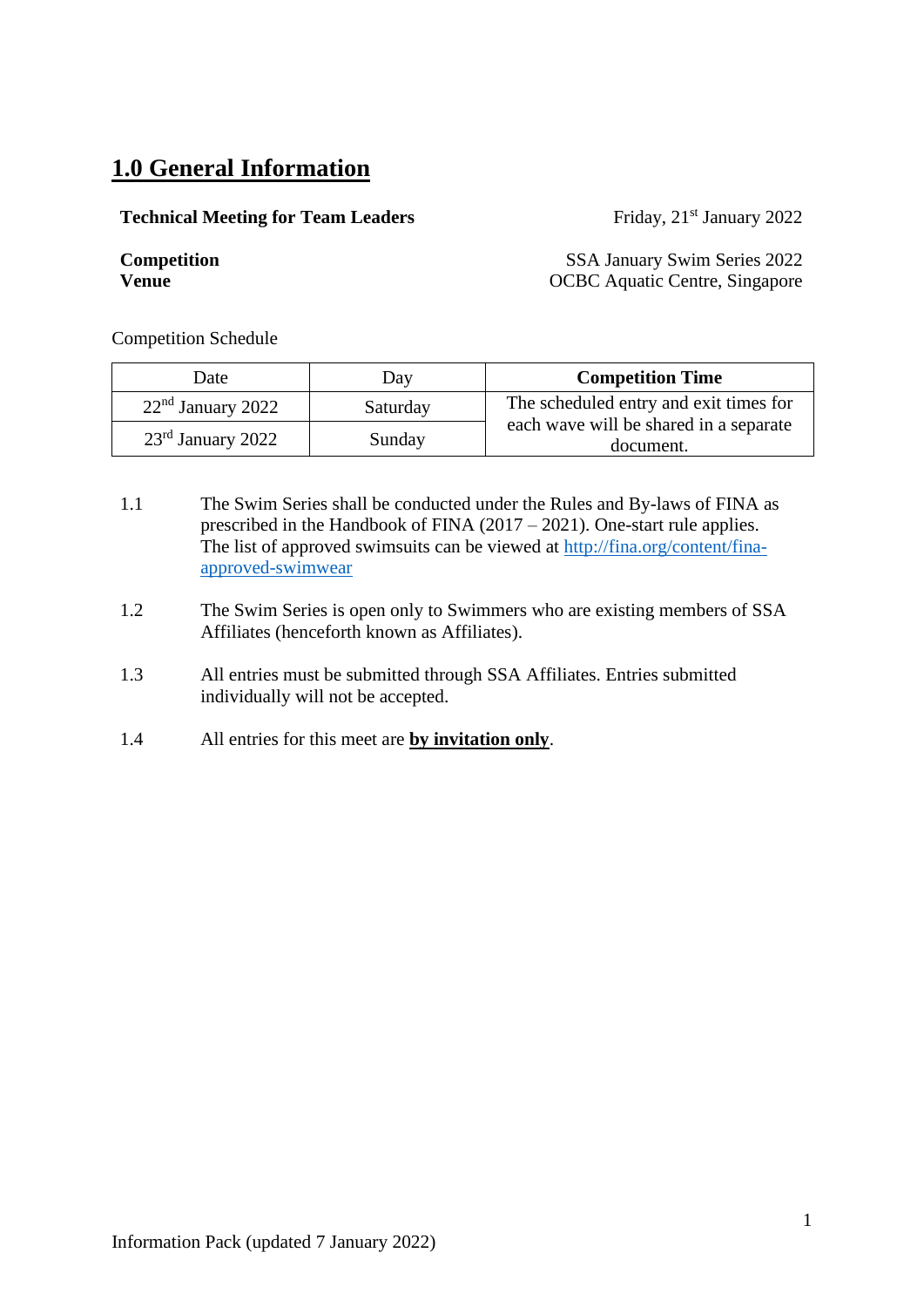### **2.0 Competition Information**

Events listed below will be for both Male and Female swimmers:

- a. Freestyle: 50m, 400m, 800m
- b. Backstroke: 100m
- c. Breaststroke: 100m
- d. Butterfly: 50m, 200m
- e. Individual Medley: 200m

| Saturday, 22 <sup>nd</sup> January 2022 |                 |                                            | Sunday, 23 <sup>rd</sup> January 2022 |                 |                                         |  |
|-----------------------------------------|-----------------|--------------------------------------------|---------------------------------------|-----------------|-----------------------------------------|--|
| 50m Free                                | Female + Male   | Top 20 x 2 genders<br>(Flight A)           | 50m Fly                               | Female + Male   | Top 20 x 2 genders<br>(Flight A)        |  |
| 100m<br><b>Breast</b>                   | Female + Male   | Top 20 x 2 genders<br>(Flight A)           | 100m<br>Back                          | Female + Male   | Top 20 x 2 genders<br>(Flight A)        |  |
| $200m$ Fly                              | Female + Male   | Top 20 x 2 genders<br>(Flight A)           | $200m$ IM                             | Female + Male   | Top 20 x 2 genders<br>(Flight A)        |  |
| 800m Free                               | $Female + Male$ | Top 20 x 2 genders<br>(Flight A)           | 400m<br>Free                          | $Female + Male$ | Top 20 x 2 genders<br>(Flight A)        |  |
| 50m Free                                | Female + Male   | $21st - 40th x 2$<br>genders<br>(Flight B) | $50m$ Fly                             | Female + Male   | $21st - 40th x 2$ genders<br>(Flight B) |  |
| 100m<br><b>Breast</b>                   | Female + Male   | $21st - 40th x 2$<br>genders<br>(Flight B) | 100m<br>Back                          | Female + Male   | $21st - 40th x 2$ genders<br>(Flight B) |  |
| $200m$ Fly                              | Female + Male   | $21st - 40th x 2$<br>genders<br>(Flight B) | $200m$ IM                             | Female + Male   | $21st - 40th x 2$ genders<br>(Flight B) |  |
| 800m Free                               | Female + Male   | $21st - 40th x 2$<br>genders<br>(Flight B) | 400m<br>Free                          | Female + Male   | $21st - 40th x 2$ genders<br>(Flight B) |  |

**\*50m, 100m, 200m, 400m & 800m Events**

40 slots per event are pre-allocated to swimmers who will be notified of the invitation to compete through their clubs.

All events will be timed finals and competitors shall be placed in graduated time order, from the *fastest to slowest*

- 2.2 Technical Officials All Technical Officials shall be appointed by the SSA Technical Swimming Committee.
- 2.3 The SSA January Swim Series 2022 Management Committee reserves the right to the final decision on all matters pertaining to the Swim Series.
- 2.4 Format of Competition The Swim Series are run in the FINA Long-Course Metres (LCM) format.

#### 2.5 **Schedule per day**

*Please refer to pages a-b at the end of the information pack.*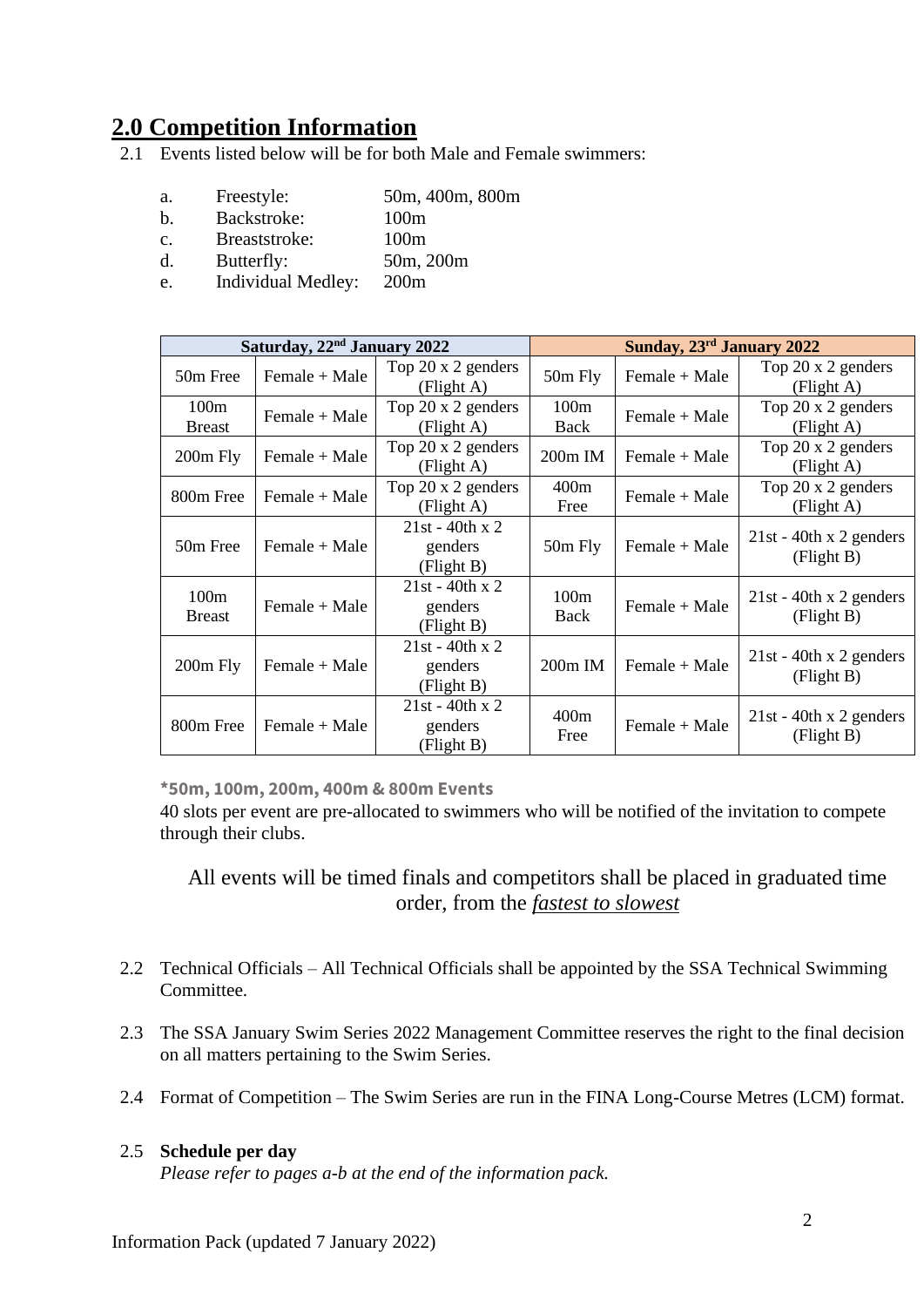### **3.0 Entry Regulations**

| 3.1.1 | <b>Swimmers Registration Fee (For local and international swimmers)</b><br>2022 Annual Registration Fee is S\$30.00 (inclusive of 7% GST) per swimmer.                                                                                                                                                  |
|-------|---------------------------------------------------------------------------------------------------------------------------------------------------------------------------------------------------------------------------------------------------------------------------------------------------------|
| 3.1.2 | <b>Entry Fee (Applicable to Singaporean and international swimmers)</b><br>Individual Event - S\$10.00 (inclusive of 7% GST) per event<br>$a$ .                                                                                                                                                         |
| 3.2   | <b>Entry Withdrawals</b><br>Withdrawals of entered events can be done at no charge only at the Team Leaders<br>Meeting on the hardcopy forms but entries fees will not be refunded.                                                                                                                     |
| 3.3   | All entries for this meet are by invitation only.<br>Swimmers will be invited based on their times clocked from 1 January<br>2021 to 31 December 2021.                                                                                                                                                  |
| 3.4   | Each swimmer will be allowed a maximum of 3 individual events per<br>Swim Series.<br>Swimmers are allowed only one racing opportunity per event.<br>(Example: if the swimmer has swum the 100m freestyle in the January Time Trials,<br><i>they will not be considered for the January Swim Series)</i> |
|       |                                                                                                                                                                                                                                                                                                         |

### 3.5 This swim meet is restricted to swimmers aged **13 years old and over (born in 2009 or earlier)**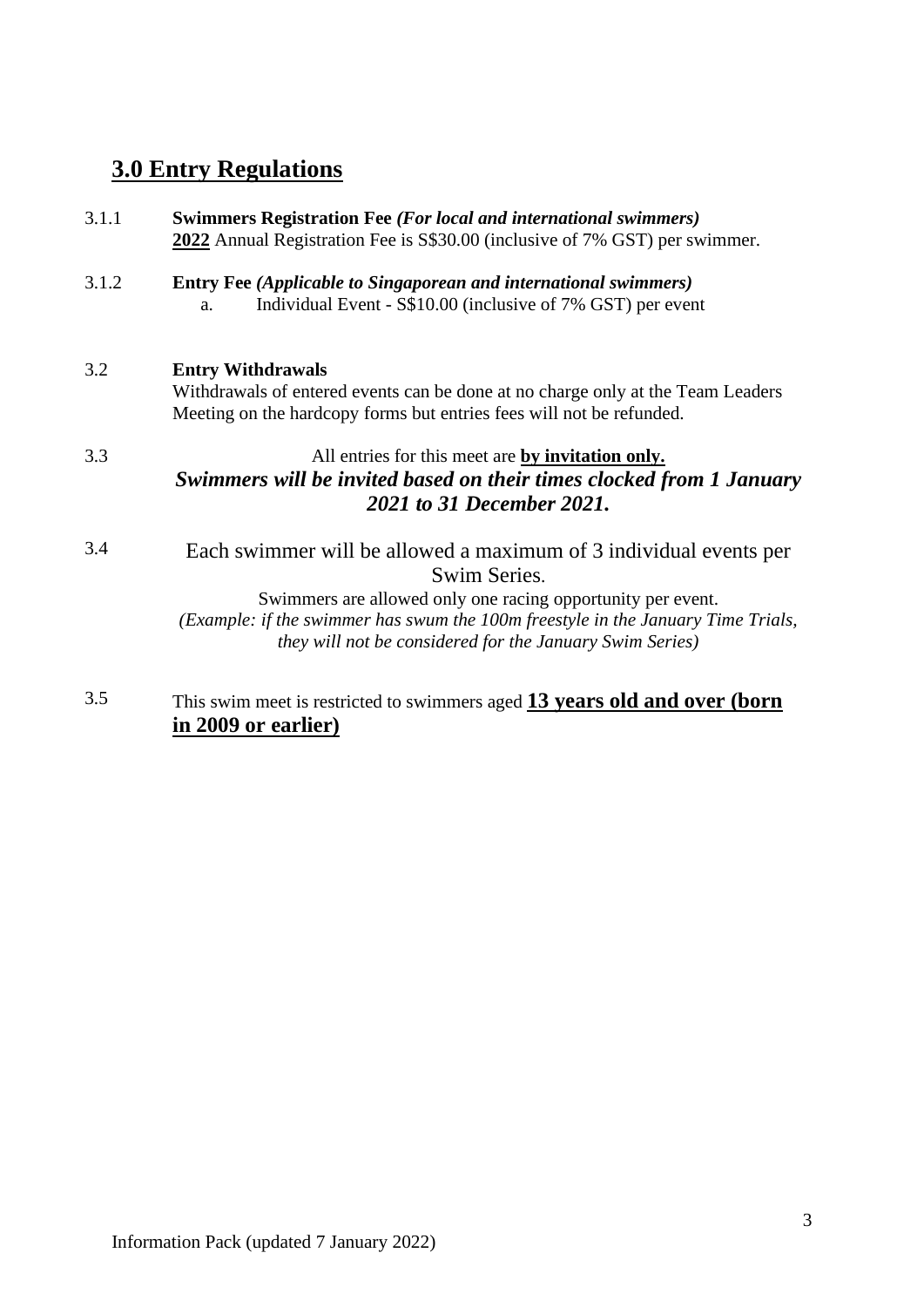### **4.0 DNS/Withdrawals/Post Event Fees**

#### 4.1 **Withdrawals Before Competition**

An administrative fee of S\$30.00 shall be imposed on each withdrawal from entered event **after the release of the start list till 60 mins before the start** of the competition.

#### 4.2 **Withdrawals Made 60 mins Before the Start of Each Session**

Withdrawals made without submission of the withdrawal form to the Control Room Supervisor **within sixty (60) minutes of the start of each session** shall be **deemed as Did Not Show or Did Not Start (DNS)**.

**A penalty of S\$100.00 shall be imposed on all DNS.**

#### 4.3 **Did Not Show/Did Not Swim (DNS)**

Swimmers who do not show up for their event/do not submit a withdrawal form will be imposed with the penalty of \$100.00.

#### 4.4 **Post Event Fee Waivers**

The administrative fee and penalties (Did Not Swim/Withdrawals) will be waived if the swimmer produces a valid medical certificate for the relevant day of the race. However, the swimmer will not be permitted to participate in any further races for the day.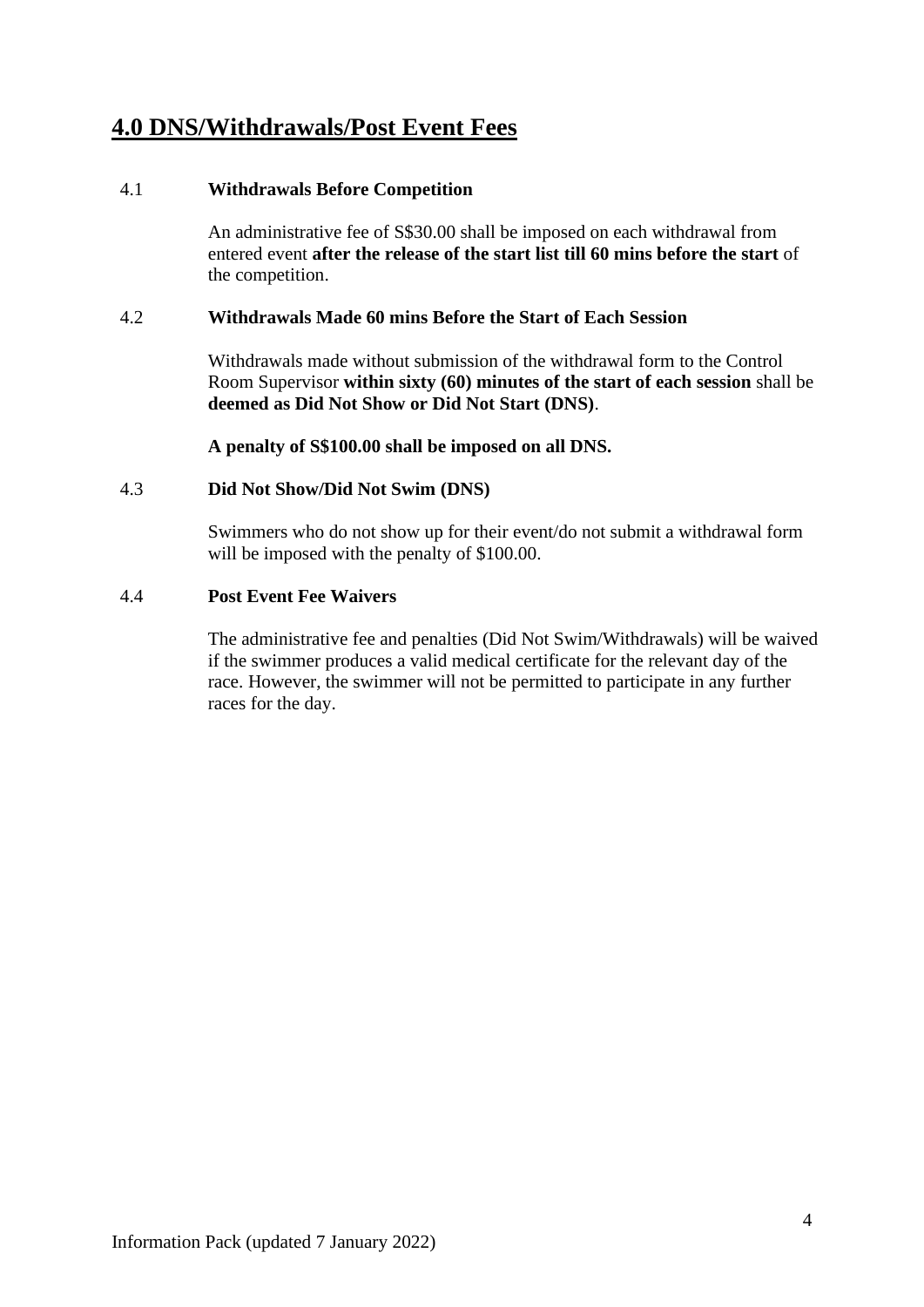### **5.0 Accreditation Passes**

There will not be any accreditation passes for swimmers.

*Starting from 1 July 2018, coaches who wish to apply for an accreditation pass to be on deck during national competitions must be an NROC Member*.

Clubs / Schools are required to state the names of their coaches and team managers during the submission of entries prior to the start of the event and are subject to the approval of the SSA team.

The pool deck at all Singapore Swimming Association national competitions are strictly reserved for registered athletes, coaches, essential support staff, event staff or other persons approved by Singapore Swimming Association.

All accreditation cards remain the property of Singapore Swimming, are **NON-TRANSFERABLE**, and can be withdrawn or refused at Singapore Swimming's sole discretion.

Please note that applying for an accreditation under false pretences would be a violation of accreditation procedures. In order to ensure a safe and inclusive training and competition environment, we would ask that rules and regulations surrounding accreditation be respected. Anyone found to be in violation of this will have their accreditation removed and will be asked to leave the venue immediately.

**5.1** Lost/Misplaced Accreditation Passes

Replacement passes for misplaced/lost accreditation passes are available for the following costs:

| <b>Replacement Cost for Misplaced or Lost Accreditation Passes</b> |                  |  |  |  |
|--------------------------------------------------------------------|------------------|--|--|--|
| Coach/Team Manager                                                 | <b>SGD \$100</b> |  |  |  |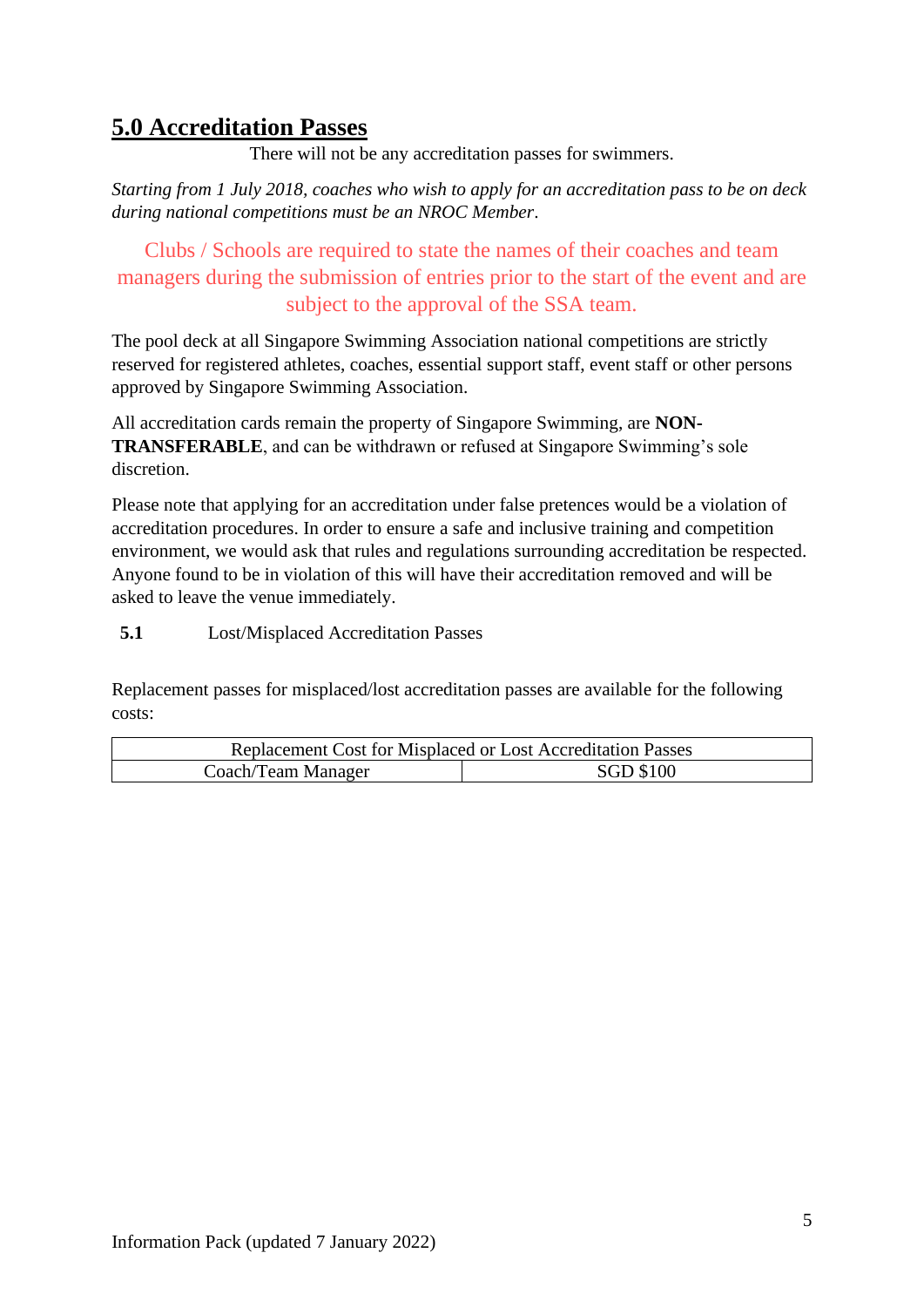### **6.0 Control Room Guidelines**

### **6.1 Infraction Enquiry or Clarification**

- 6.1.1 Request for the details of Infraction committed by the swimmer or swimmers shall be made to the Swimming Competition Meet Director by the Team Leader. No proxies will be entertained.
- 6.1.2 In the absence of Meet Director, the infraction enquiry shall be directed only to the Deputy Meet Director or Control Room Supervisor.
- 6.1.3 Enquiry of infraction shall be made within the same day of competition.
- 6.1.4 The Team Leader / Coach shall provide Swimmer Details i.e., Event Number, Heat Number, Swimmer's Name, Affiliate Name and Lane assigned.
- 6.1.5 ONLY the Team Leader / Coach shall be allowed access to Swimming Competition Control Room to retrieve final result print-outs, submission of necessary paperwork and Infraction Enquiry. No proxies shall be allowed.

#### **6.2 Protests**

- 6.2.1 Protests are possible:
	- a. If the rules and regulations for the conduct of the competition are not observed,
	- b. If other conditions endanger the competitions and/or competitors, or against decisions of the referee; however, no protest shall be allowed against decisions of fact.
- 6.2.2 All protests shall be considered by the Meet Referee. However, protests against decisions of fact will not be allowed.
- 6.2.3 If conditions causing a potential protest are noted prior to the competition, a protest must be lodged before the signal to start the race is given.
- 6.2.4 Protests must be submitted in accordance with the following:
	- a. In writing, with the supporting facts.
	- b. With a deposit of S\$100.00 enclosed.
	- c. Submitted to the Meet Referee by Affiliate Team Leader / Coach. No proxies will be entertained.
	- d. Submitted within thirty (30) minutes following the conclusion of the respective event.
- 6.2.5 If the Meet Referee rejects the protest, he/she must state the reasons for his decision. The Team Leader / Coach may then appeal the rejection to the Jury of Appeal, whose decision shall be final.
- 6.2.6 If the protest is rejected, the deposit shall be forfeited to the SSA January Swim Series 2022 Management Committee. If the protest is upheld, the deposit shall be returned.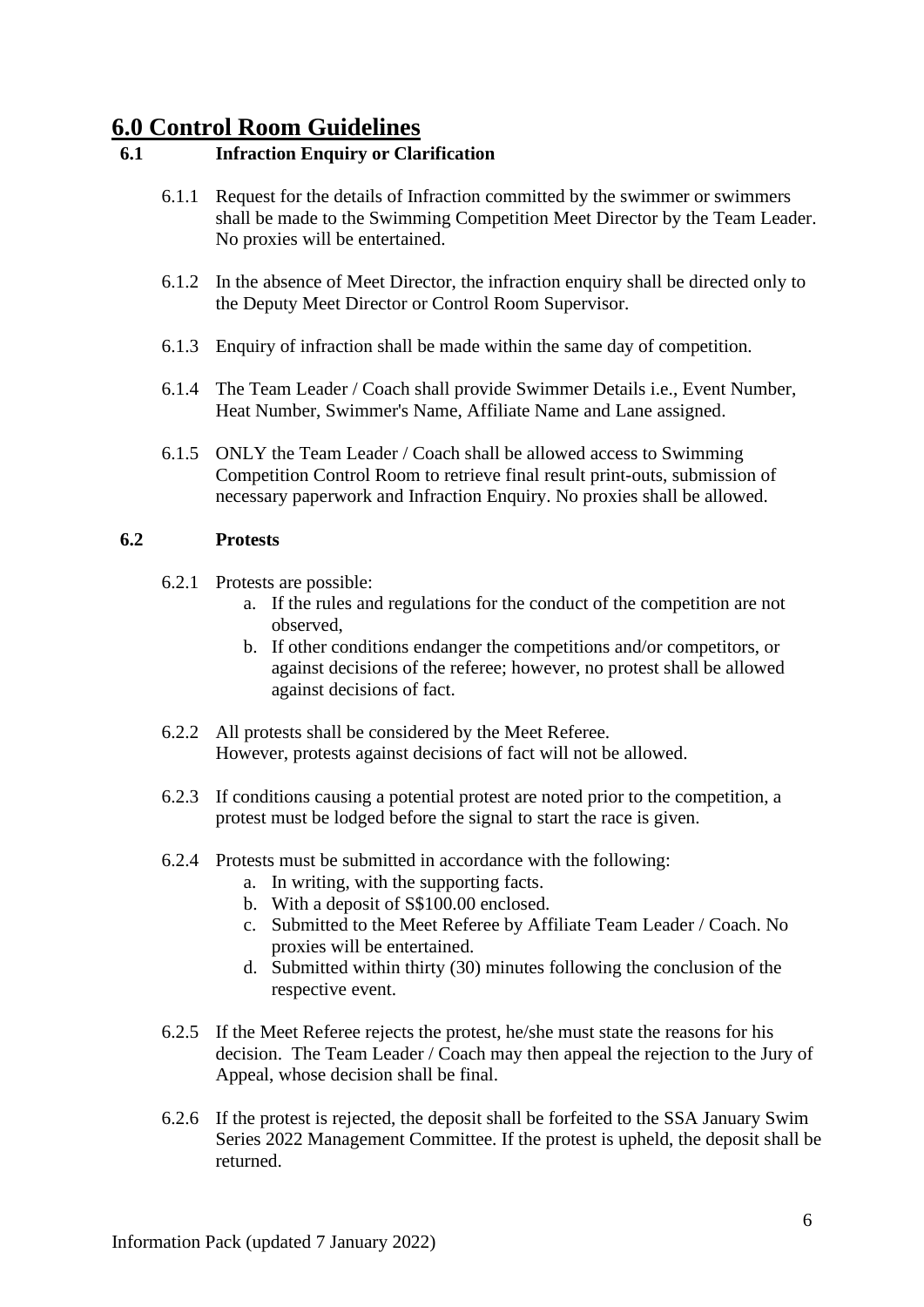### **7.0 Competition Venue**

7.1 Competition Venue Location: <http://www.sportshub.com.sg/directions/Pages/getting-here.aspx>

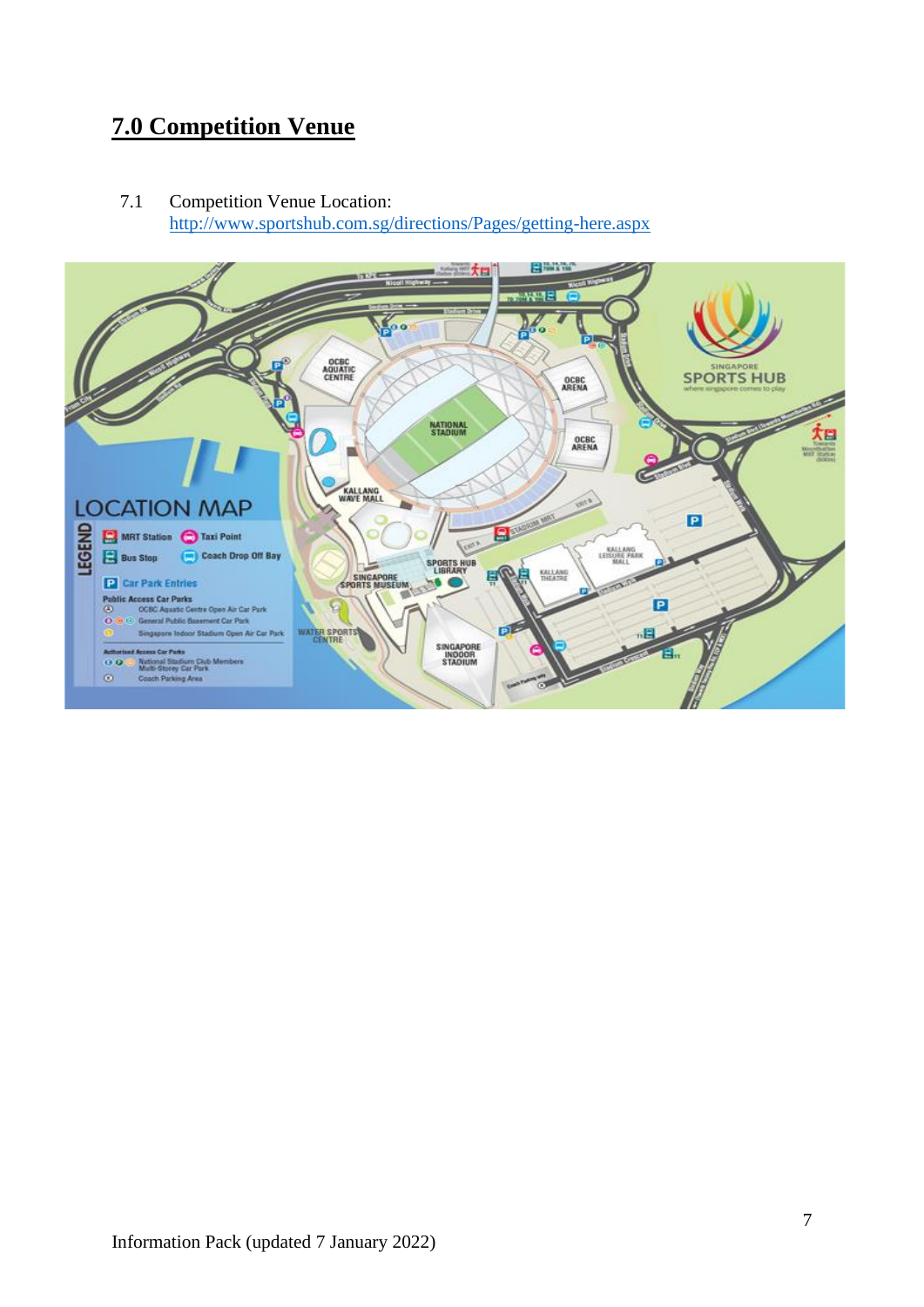### **8.0 Terms & Conditions**

- 8.1 All Participants who have entered in the SSA January Swim Series 2022 are deemed to have given written permission to the Organizers for the Organizers to collect, analyse and collate any personal information relating to that Participant, as the Organizers may in their sole discretion deem fit, including without any limitation information for the Organizers' programme, planning, dateprocessing, statistical or risk-analysis, research, fund-raising and/ or, any other purposes in furtherance of the functions or powers of SSA.
- 8.2 Whilst reasonable precaution will be taken by the Organizers to ensure the Participants' safety, Participants take part in SSA January Swim Series 2022 at their own risk and the Organizers will not be responsible or held liable for any injury or death howsoever arising from training for or during participation in SSA January Swim Series 2022. Participants are strongly encouraged to consult their medical practitioner prior to registration and before the actual race day.
- 8.3 In the event of harsh weather conditions that could cancel the SSA January Swim Series 2022. SSA reserves the right not to refund entry fees or any other charges submitted by the teams and/ or individuals at SSA January Swim Series 2022.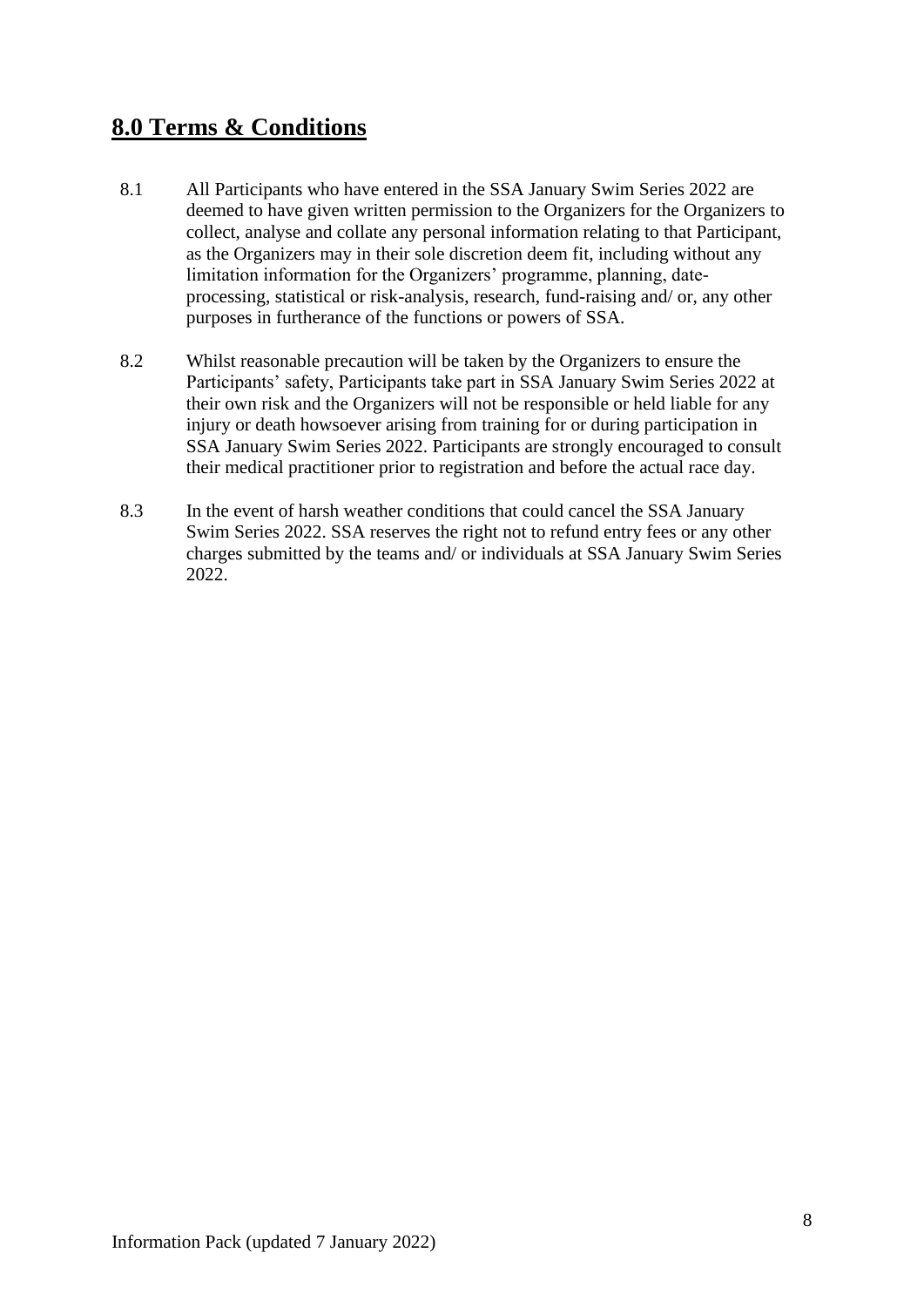## 9.0 Key Dates

| Date & Time                               | Event                                                                                                                                                                                        | Remarks                       |  |
|-------------------------------------------|----------------------------------------------------------------------------------------------------------------------------------------------------------------------------------------------|-------------------------------|--|
| $7th$ January 2022<br>(Friday)            | 1 <sup>st</sup> Round of Invitation to be sent out<br>with Hy-Tek Meet Manager File                                                                                                          |                               |  |
| $12th$ January 2022, 1pm<br>(Wednesday)   | Deadline for 1 <sup>st</sup> Round of Invitation                                                                                                                                             |                               |  |
| $12th$ January 2022<br>(Wednesday)        | 2 <sup>nd</sup> Round of Invitation to be sent out<br>with Hy-Tek Meet Manager File                                                                                                          |                               |  |
| $14th$ January 2022, 1pm<br>(Friday)      | Deadline for $2nd$ Round of Invitation                                                                                                                                                       |                               |  |
| 14 <sup>th</sup> January 2022<br>(Friday) | 3 <sup>rd</sup> Round of Invitation to be sent out<br>with Hy-Tek Meet Manager File                                                                                                          |                               |  |
| $18th$ January 2022, 1pm<br>(Tuesday)     | Deadline for 3 <sup>rd</sup> Round of Invitation                                                                                                                                             |                               |  |
| 19th January 2022<br>(Wednesday)          | $-$ 4 <sup>th</sup> Round of Invitation to be<br>sent out<br>Preliminary Entries List (Psych<br>$\overline{\phantom{0}}$<br>Sheet) will be sent out to all<br>participating affiliates/teams |                               |  |
| $21st$ January 2022,<br>11.00am (Friday)  | Deadline for 4 <sup>th</sup> Round of<br>Invitation<br><b>Team Leaders Meeting</b>                                                                                                           | <b>Online Zoom</b><br>Meeting |  |
| $22nd$ to $23rd$ January<br>2022          | <b>SSA January Swim Series 2022</b>                                                                                                                                                          | <b>OCBC</b> Aquatic Centre    |  |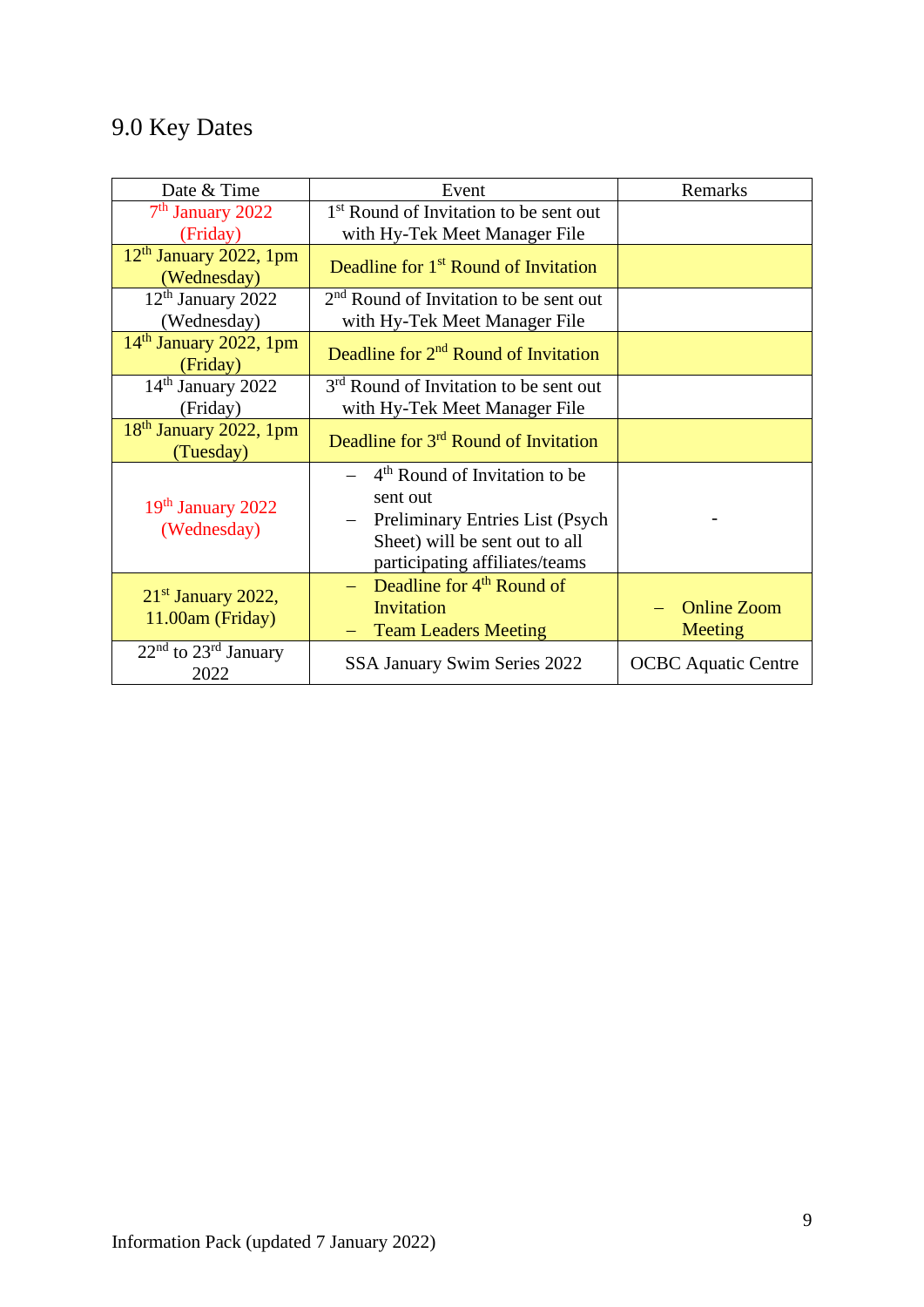| Day 1<br>22 <sup>nd</sup> Jan 2022                               | <b>Enter</b><br><b>AQC</b> | <b>Stretch Area</b> | Warm Up at TP                       | <b>Movement from</b><br>TP->CP     | <b>Race at CP</b>             | <b>Warm Down &amp;</b><br><b>Leave AQC</b> | <b>Remarks</b>                              |
|------------------------------------------------------------------|----------------------------|---------------------|-------------------------------------|------------------------------------|-------------------------------|--------------------------------------------|---------------------------------------------|
| <b>Est Timeline</b>                                              | $\mathbf{0}$               | 0-20mins            | <b>15-85mins</b>                    | <b>85-90mins</b>                   | 90-105mins                    | <b>105-135mins</b>                         | <b>Total: 2hrs 20mins</b>                   |
| <b>Minutes</b>                                                   | $\mathbf{0}$               | 20mins              | 70mins                              | 5 <sub>mins</sub>                  | 15mins                        | 30mins                                     |                                             |
| <b>Event 101/102</b><br>50 Freestyle<br>Heat 1-2 FLIGHT A        | 7.45am                     |                     | 7.50am-9.00am<br>(Competition Pool) | 9.00am-9.15am<br>(clear comp pool) | 9.15am-9.30am                 | 9.30am-10.00am                             | Warm Down Diving Pool (F)<br>/Comp Pool (M) |
| Event 103/104<br>100 Breaststroke<br>Heat 1-2 FLIGHT A           | 8.25am                     | 8.25am-8.45am       | 8.45am-9.55am                       | 9.55am-10.00am                     | 10.00am-10.15am               | 10.15am-10.45am                            | Diving Pool (F) / Comp Pool (M)             |
| <b>Event 105/106</b><br>200 Butterfly<br>Heat 1-2 FLIGHT A       | 9.35am                     | 9.35am-9.55am       | 9.55am-11.05am                      | 11.05am-11.10am                    | 11.10am-11.25am               | 11.25am-11.55am                            | Diving Pool (F) /Comp Pool (M)              |
| <b>Event 107/108</b><br>800 Freestyle<br>Heat 1-2 FLIGHT A       | 10.45am                    | 10.45am-11.05am     | 11.05am-12.15pm                     | 12.15pm-12.20pm                    | 12.20pm-1.00pm                | 1.00pm-1.30pm                              | Diving Pool (F) / Comp Pool (M)             |
| Event 101/102<br>• 50 Freestyle<br>• Heat 3-4 FLIGHT B           | 12.05pm                    | 12.05pm-12.25pm     | 12.25pm-1.25pm                      | 1.25pm-1.30pm                      | $1.30pm-1.45pm$               | 1.45pm-2.15pm                              | Diving Pool (F) / Comp Pool (M)             |
| Event 103/104<br>• 100 Breaststroke<br>$\cdot$ Heat 3-4 FLIGHT B | 1.05pm                     | 1.05pm-1.25pm       | 1.25pm-2.25pm                       | 2.25pm-2.30pm                      | 2.30pm-2.45pm                 | 2.45pm-3.15pm                              | Diving Pool (F) / Comp Pool (M)             |
| Event 105/106<br>• 200 Butterfly<br>• Heat 3-4 FLIGHT B          | 2.05pm                     | 2.05pm-2.25pm       | 2.25pm-3.25pm                       | 3.25pm-3.30pm                      | 3.30pm-3.45pm                 | 3.45pm-4.15pm                              | Diving Pool (F) / Comp Pool (M)             |
| Event 107/108<br>• 800 Freestyle<br>• Heat 3-4 FLIGHT B          | 3.05 <sub>pm</sub>         | 3.05pm-3.25pm       | 3.25pm-4.25pm                       | 4.25pm-4.30pm                      | 4.30pm-5.00pm<br>$*(2M + 1F)$ | 5.00pm-5.30pm                              | Diving Pool (F) /Comp Pool (M)              |